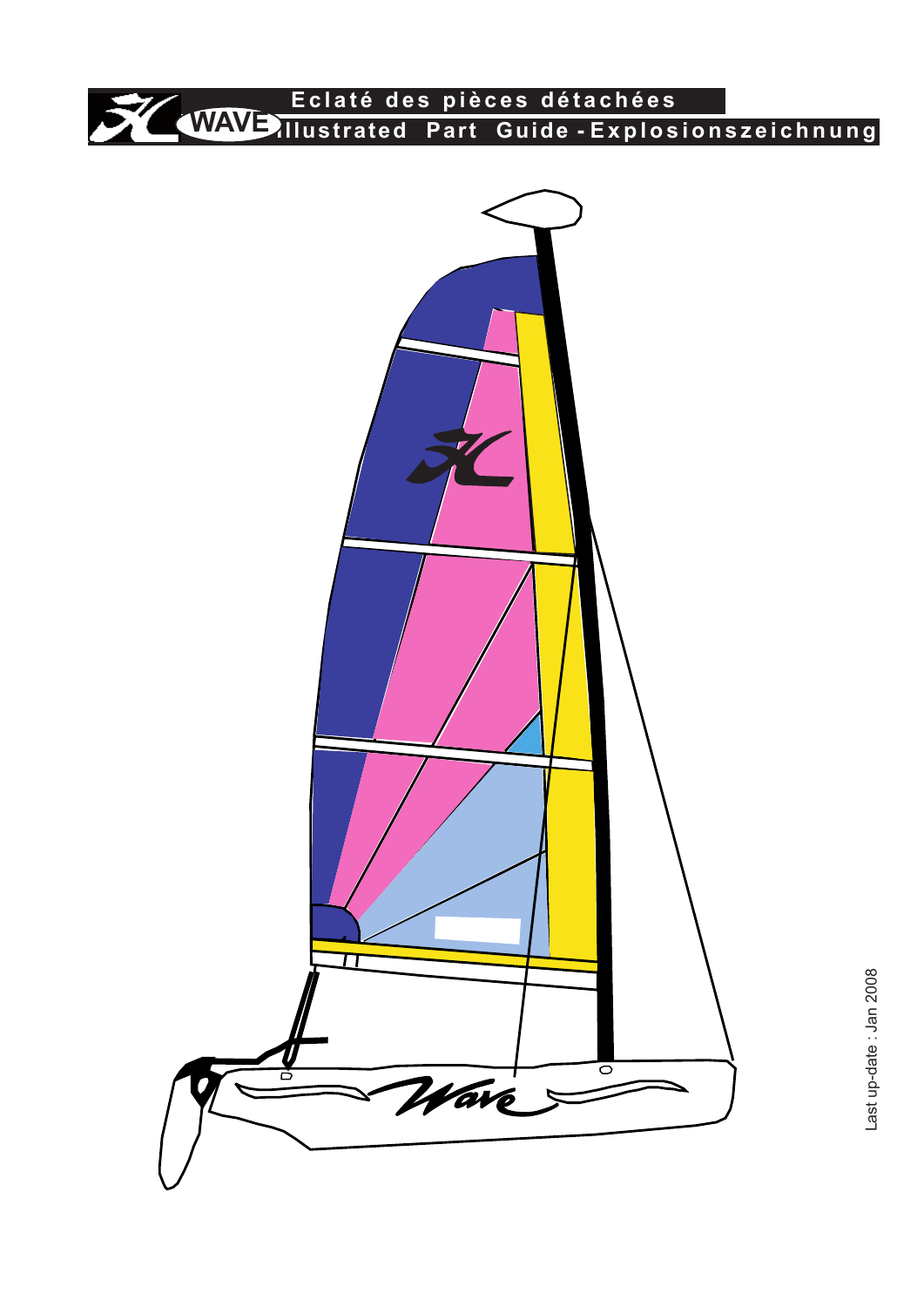Coque/Hull/Rumpf



Hobie Cat Europe, Z.I. Toulon Est, BP 250 - F-83078 Toulon Cédex 9 - Tel. : +33(0)494 08 78 78 Fax : +33(0)494 08 13 99 E-mail : info@hobie-cat.net - web = http:/:www.hobie-cat.net

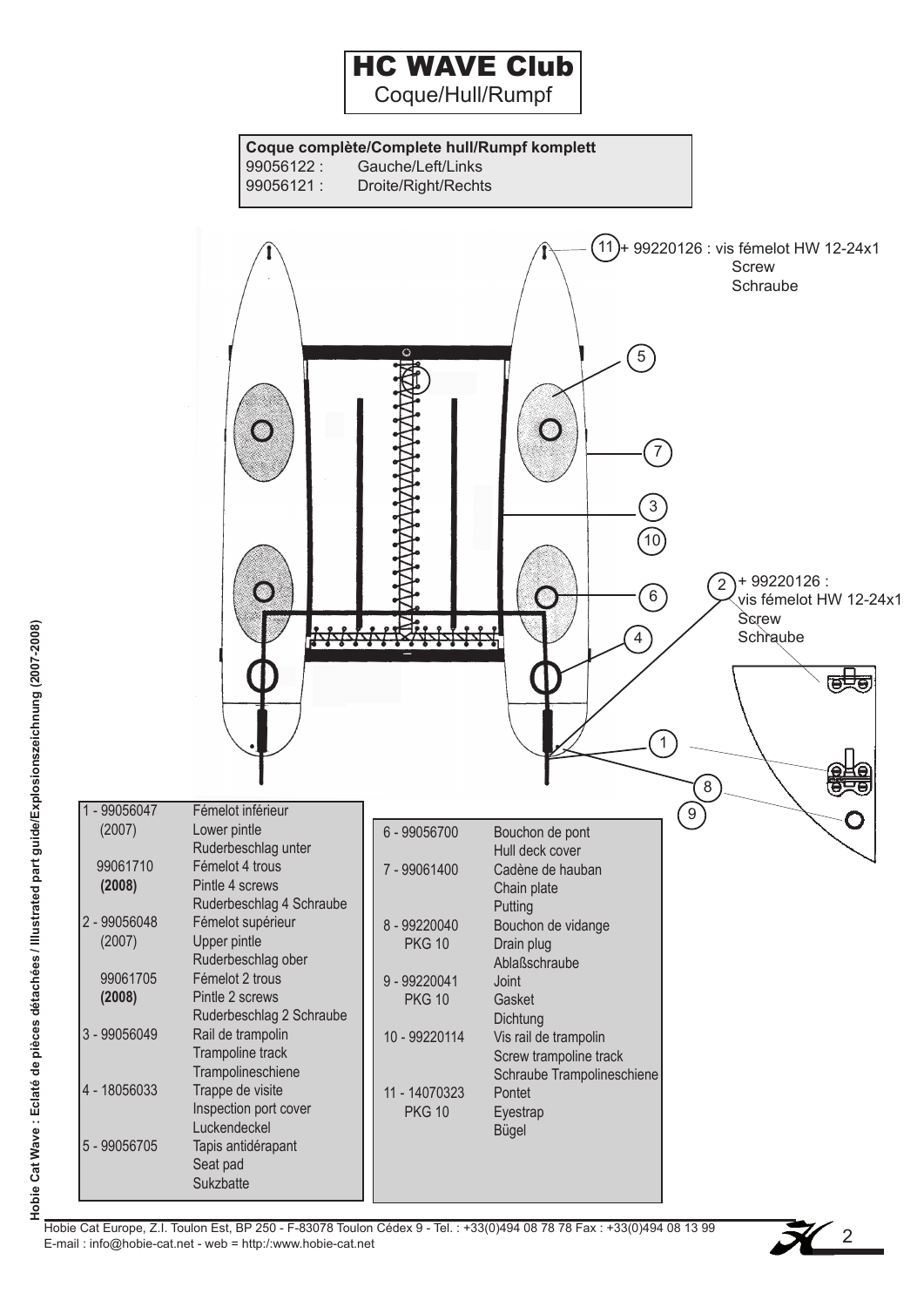

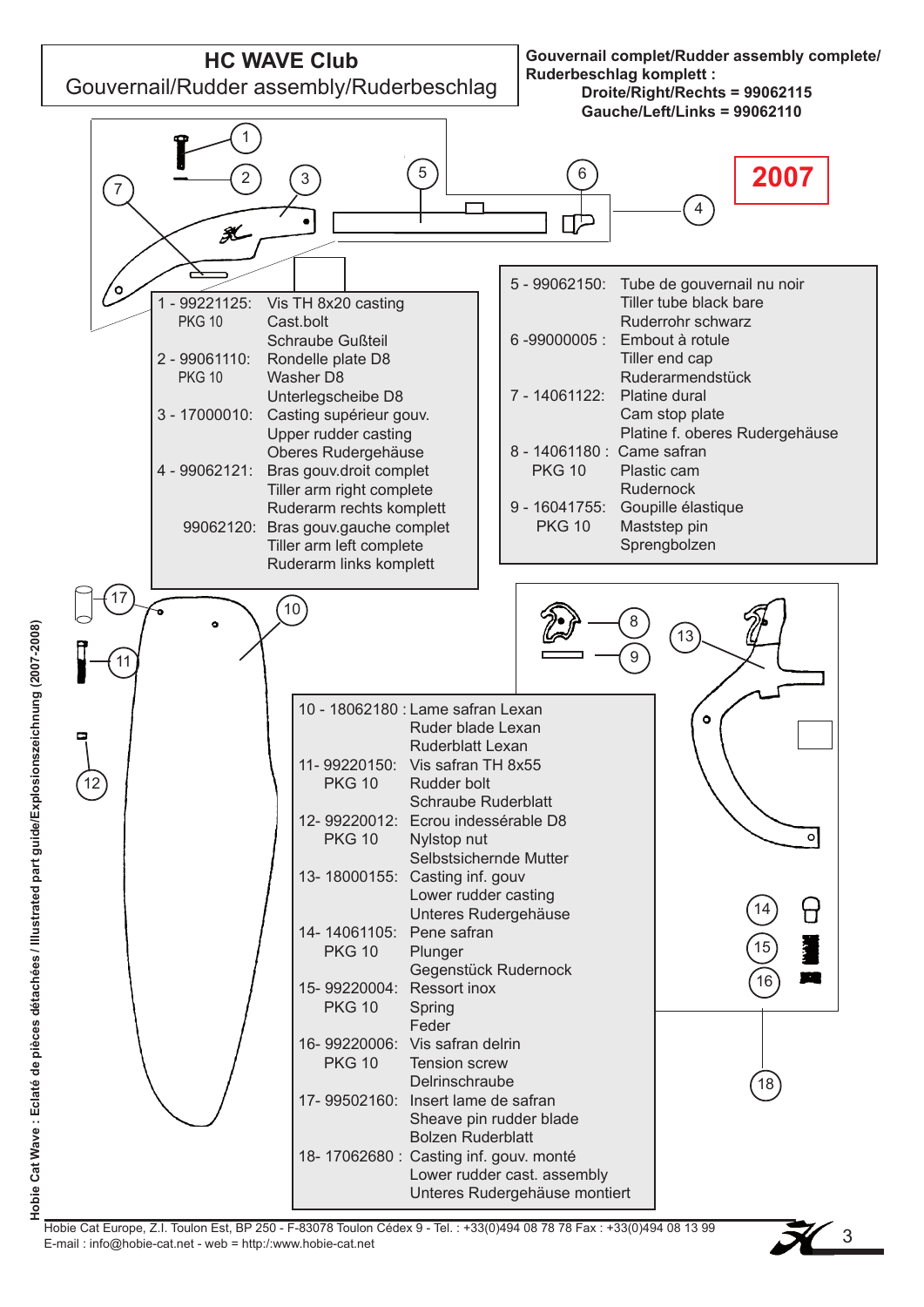#### **HC WAVE Club** Gouvernail/Rudder assembly/Ruderbeschlag **99062112**





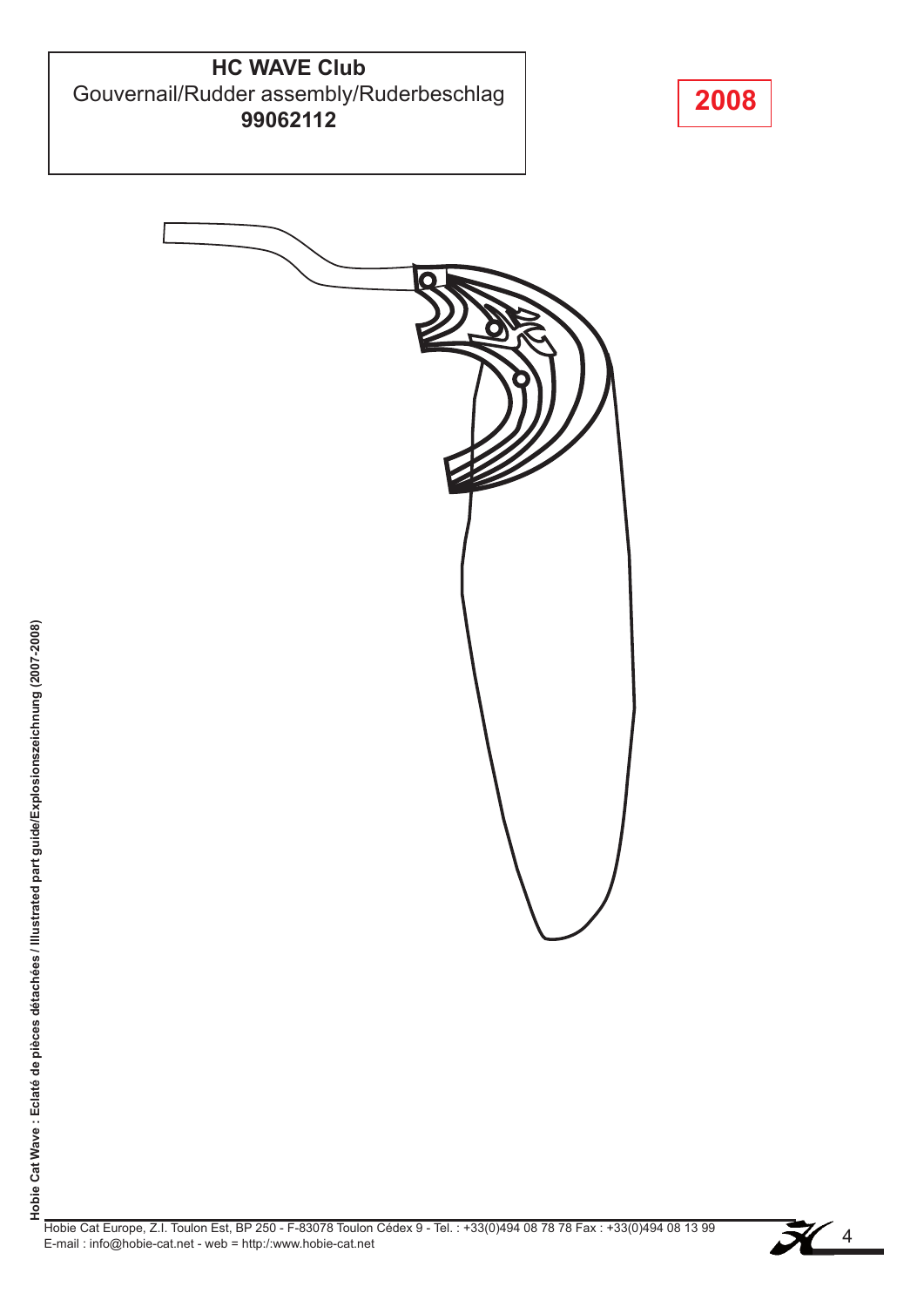Traverses/Crossbars/Holme

#### **TRAVERSE AVANT/FRONT CROSSBAR/VORDERHOLM**





#### **TRAVERSE ARRIERE/REAR CROSSBAR/ACHTERHOLM : 99062615**



Hobie Cat Europe, Z.I. Toulon Est, BP 250 - F-83078 Toulon Cédex 9 - Tel. : +33(0)494 08 78 78 Fax : +33(0)494 08 13 99 E-mail : info@hobie-cat.net - web = http:/:www.hobie-cat.net

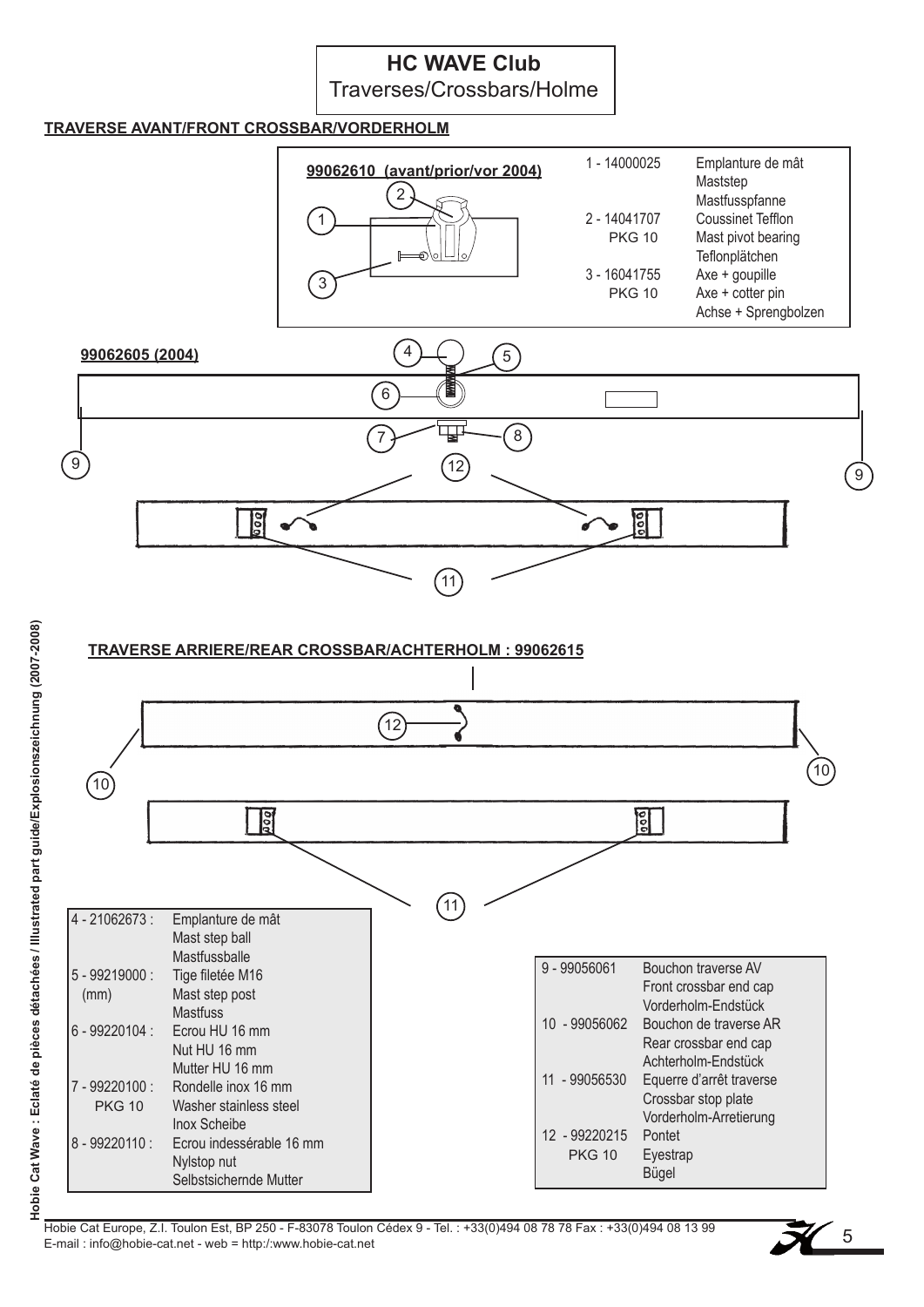

Barre d'accouplement renforcée & Stick Tiller crossbar reinforced & Tiller extension Anlenkstange verstärkt & Pinengelenk



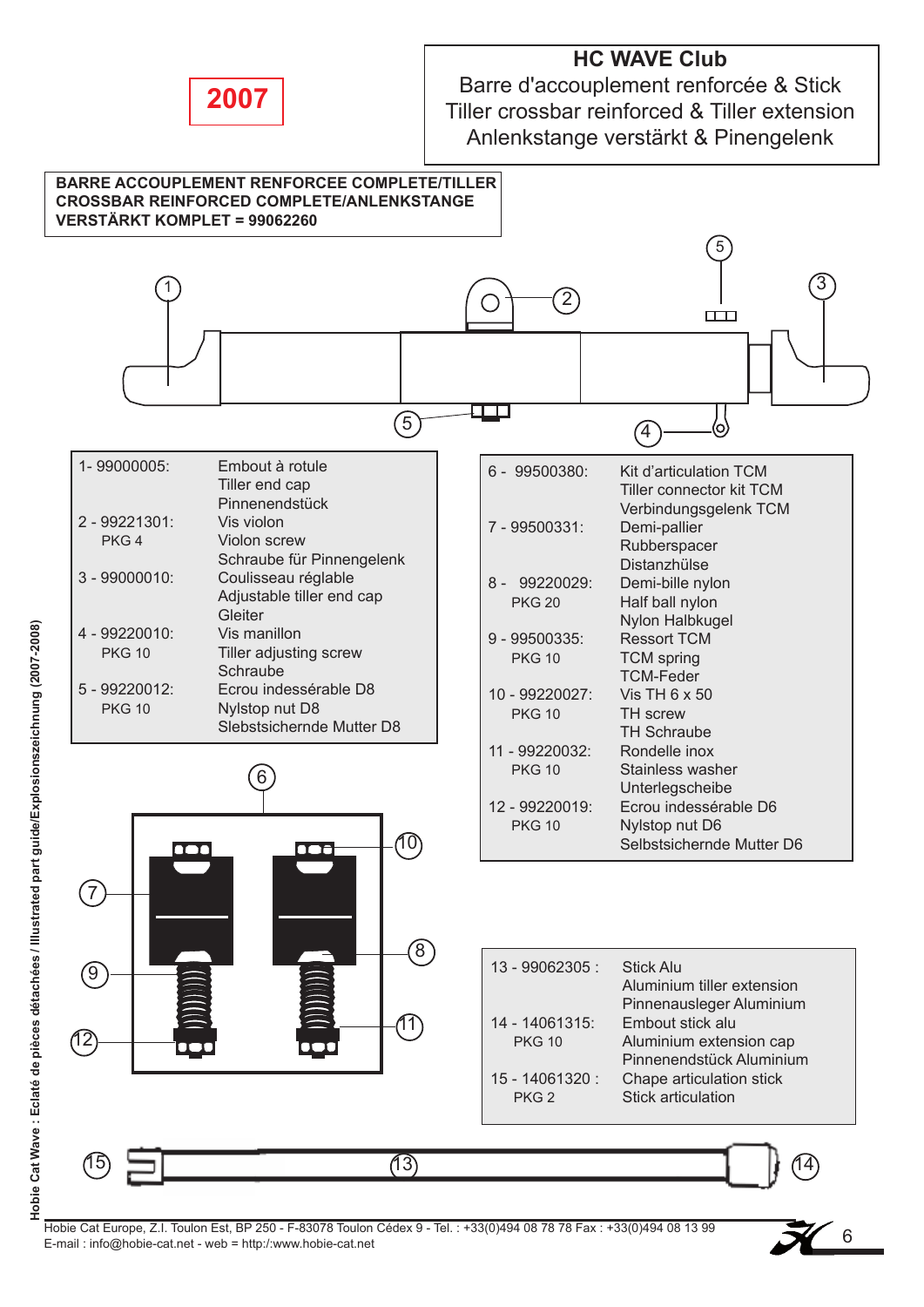

Barre d'accouplement renforcée & Stick Tiller crossbar reinforced & Tiller extension Anlenkstange verstärkt & Pinengelenk

#### **BARRE ACCOUPLEMENT RENFORCEE COMPLETE/TILLER CROSSBAR REINFORCED COMPLETE/ANLENKSTANGE VERSTÄRKT KOMPLET = 99062200**



| PNG 4            | VIOIOIT SCIEW              |
|------------------|----------------------------|
|                  | Schraube für Pinnengelenk  |
| 2 - 99220012:    | Ecrou indessérable D8      |
| <b>PKG 10</b>    | Nylstop nut D8             |
|                  | Slebstsichernde Mutter D8  |
| 3 - 14061240:    | Axe percé                  |
| <b>PKG 10</b>    | Clevis pin                 |
|                  | <b>Bolzen</b>              |
| 4 - 99220031:    | Anneau brisé               |
| <b>PKG 10</b>    | Split ring                 |
|                  | <b>Ring Splint</b>         |
| $5 - 99062305$ : | <b>Stick Alu</b>           |
|                  | Aluminium tiller extension |
|                  | Pinnenausleger Aluminium   |
| 6 - 14061315:    | Embout stick alu           |
| <b>PKG 10</b>    | Aluminium extension cap    |
|                  | Pinnenendstück Aluminium   |
| 7 - 14061320 :   | Chape articulation stick   |
| PKG <sub>2</sub> | Stick articulation         |
|                  |                            |

 $(7)$   $\Box$ 

 $7\frac{1}{2}$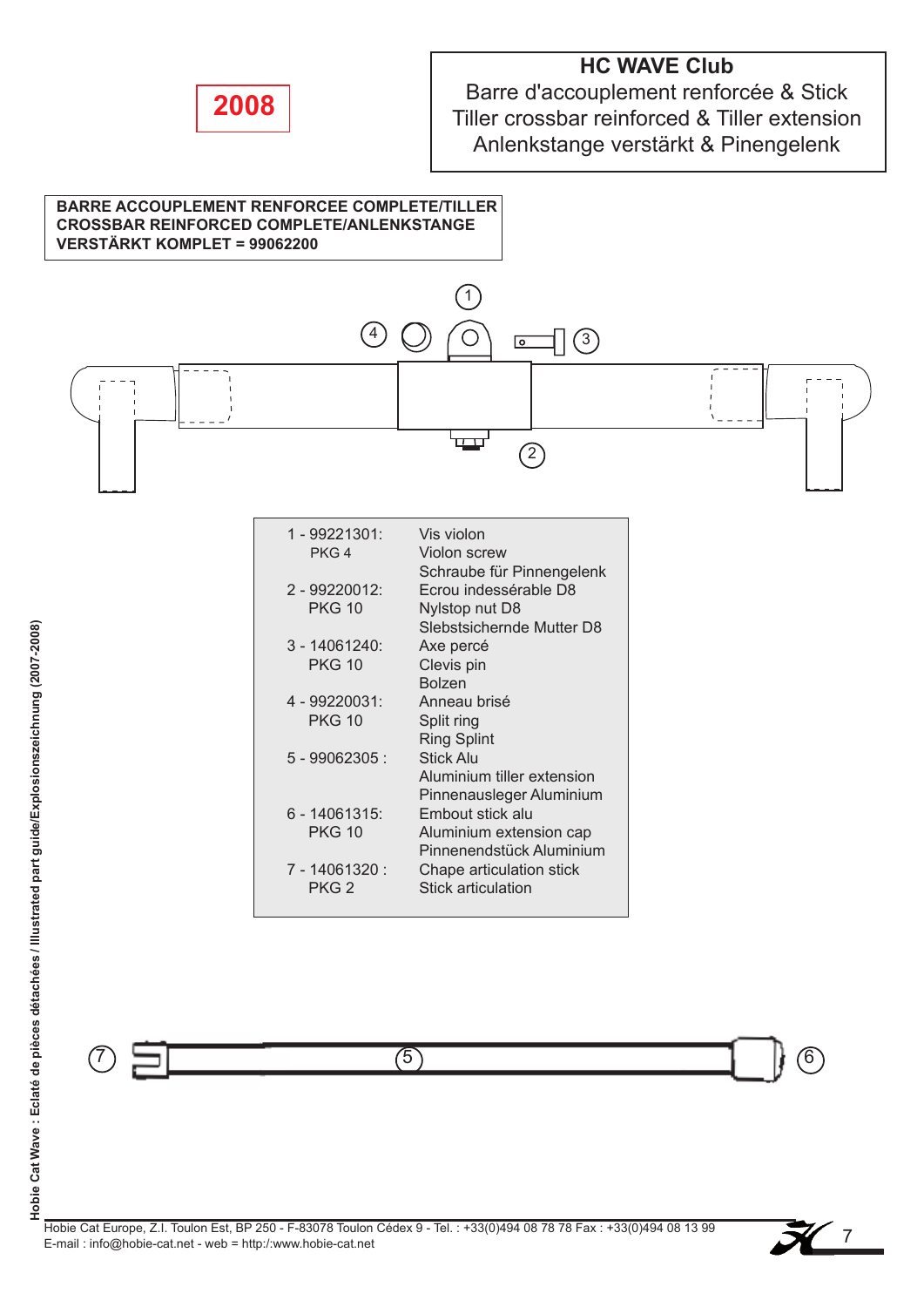#### **HC WAVE Club** Mât/Mast/Mast

Mât 1 pièce/1 piece Mast/Einteiliger Mast = **99042700** Mât 2 pièces/2-piece mast /Zweiteiliger Mast = **99042710**

Jeux de câbles HW/Cable set/Käbelsatz **= 99070500** Sac d'accastillage/Rig bag/Takelagesack = **99080300**



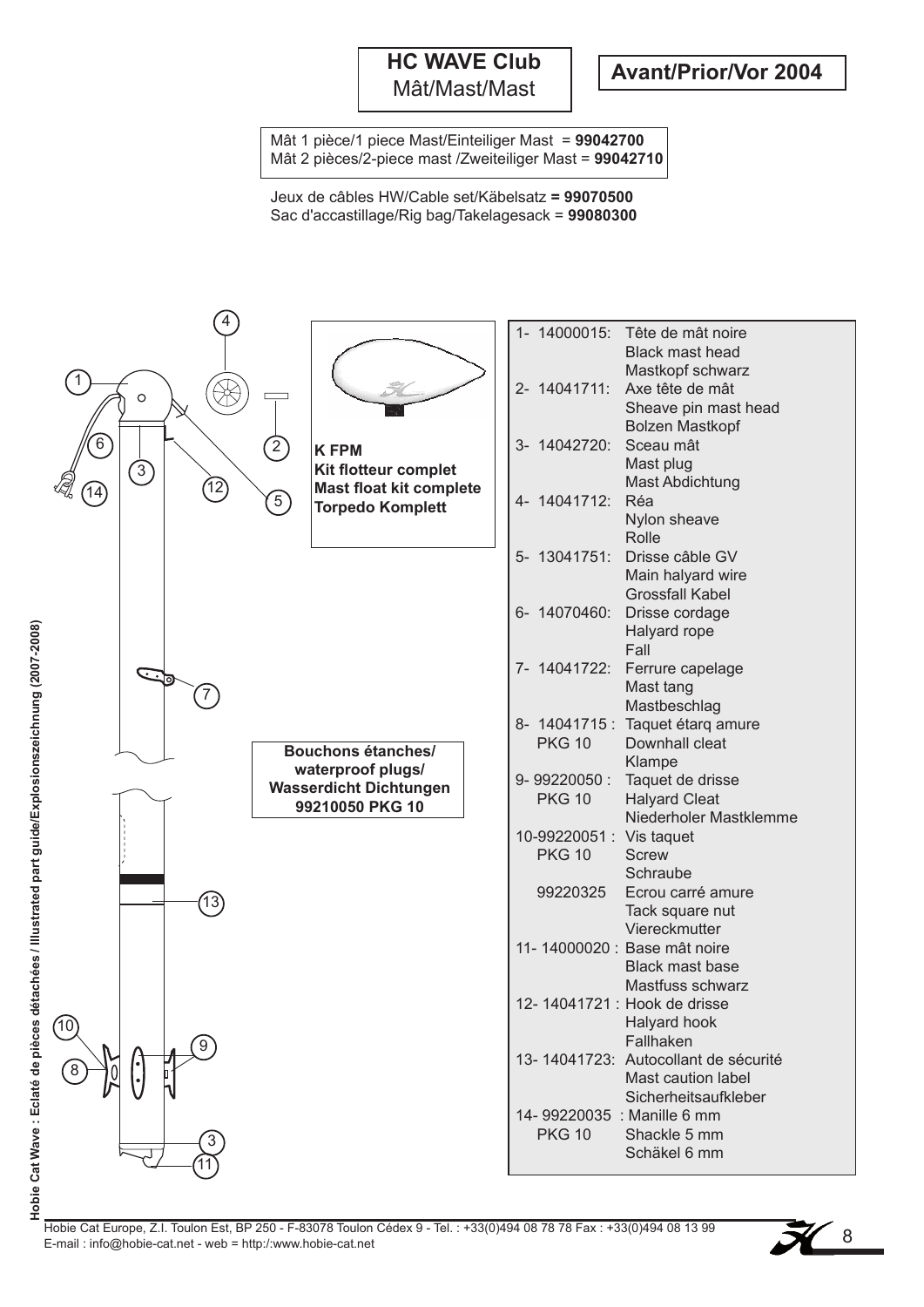#### **HC WAVE Club** Mât/Mast/Mast

**2004**

Mât 1 pièce/1 piece Mast/Einteiliger Mast = **99042705** Mât 2 pièces/2-piece mast /Zweiteiliger Mast = **99042715**

Jeux de câbles HW/Cable set/Käbelsatz **= 99070502** Sac d'accastillage/Rig bag/Takelagesack = **99080300**



Hobie Cat Europe, Z.I. Toulon Est, BP 250 - F-83078 Toulon Cédex 9 - Tel. : +33(0)494 08 78 78 Fax : +33(0)494 08 13 99 E-mail : info@hobie-cat.net - web = http:/:www.hobie-cat.net

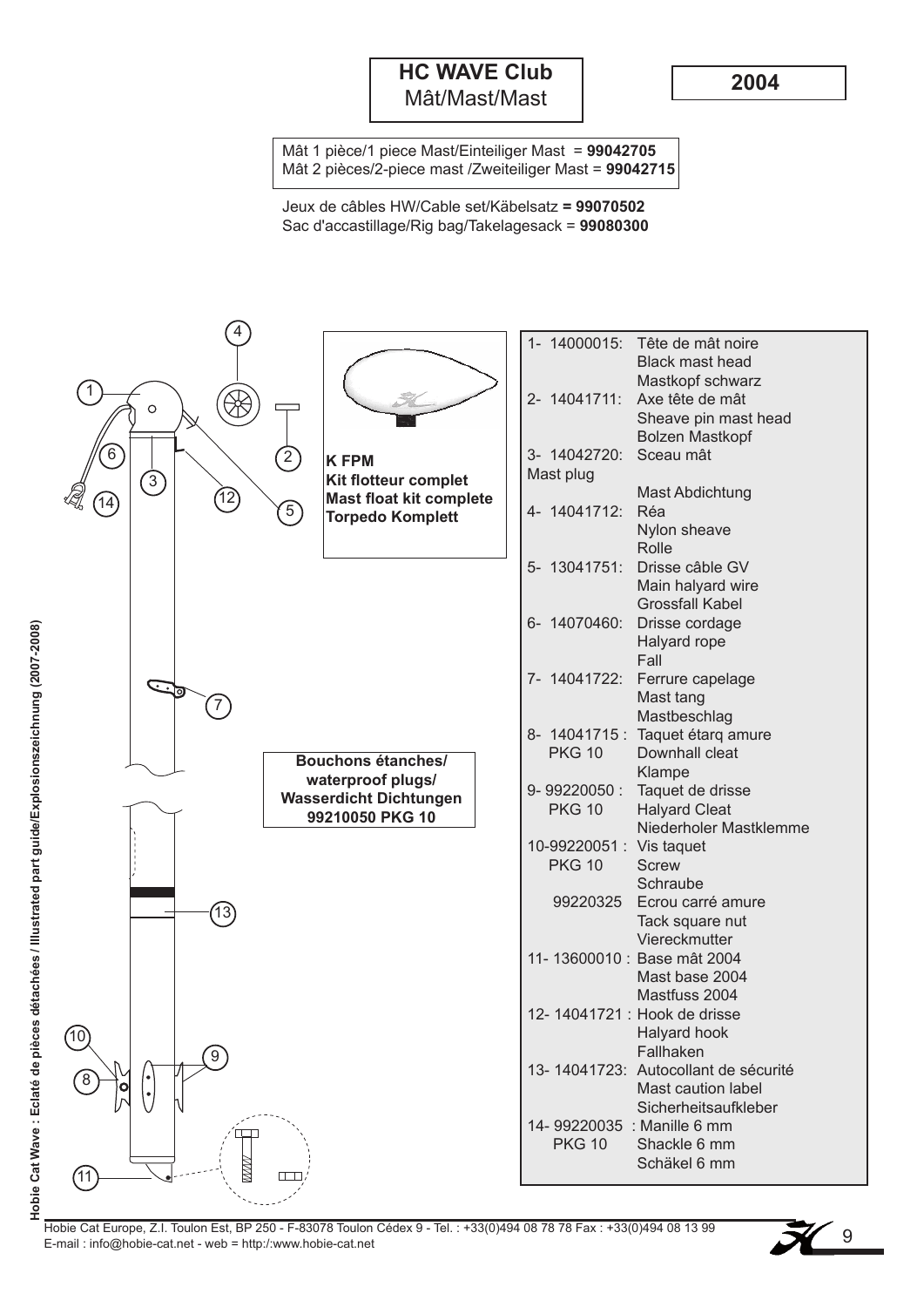#### **HC WAVE Club** Haubans/Shrouds/Wanten



| 1-99220058:<br><b>PKG 10</b>           | Manille Lyre 8mm<br>Shackle 8 mm<br>Mastschäkel 8 mm             |
|----------------------------------------|------------------------------------------------------------------|
| 2- 99060515 (2003):<br>99060520 (2004) | Hauban<br>Shroud<br>Want                                         |
| 3- 99300140:<br><b>PKG 10</b>          | Manchon D4<br>Sleeve<br>Hülse                                    |
| 4- 99300053:<br><b>PKG 10</b>          | Cosse std<br>Thimble<br><b>Kausch Std</b>                        |
| 5- 99220034:<br><b>PKG 10</b>          | Axe percé lat.ridoir<br>Clevis pin<br>Bolzen für Wanteisen       |
| 6- 99220031:<br><b>PKG 10</b>          | Anneau brisé<br>Split ring<br>Ringsplint                         |
| 7- 99220033:<br>PKG <sub>5</sub>       | Latte universelle ridoir<br>Stay adjuster<br>Wanteisen           |
| 8- 16060312:<br><b>PKG 10</b>          | Chape de hauban<br>Toggle<br><b>Wanten Toggle</b>                |
| 9-99500360:<br><b>PKG 10</b>           | Protège lattes ridoires<br>Shroud adjuster cover<br>Wantenschutz |



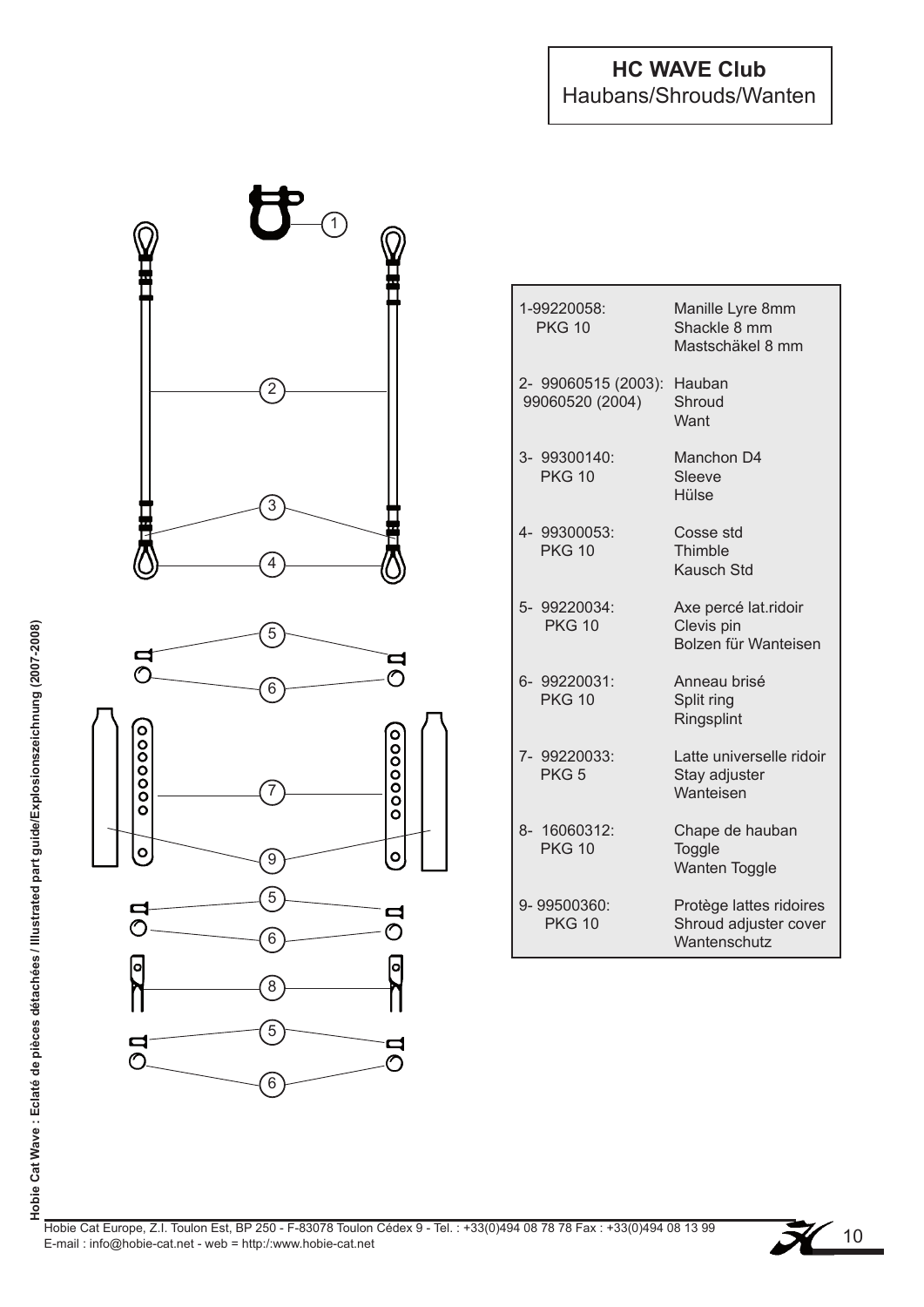## Etai & brides/Forestay and bridles/Vorstag und Hahnepot



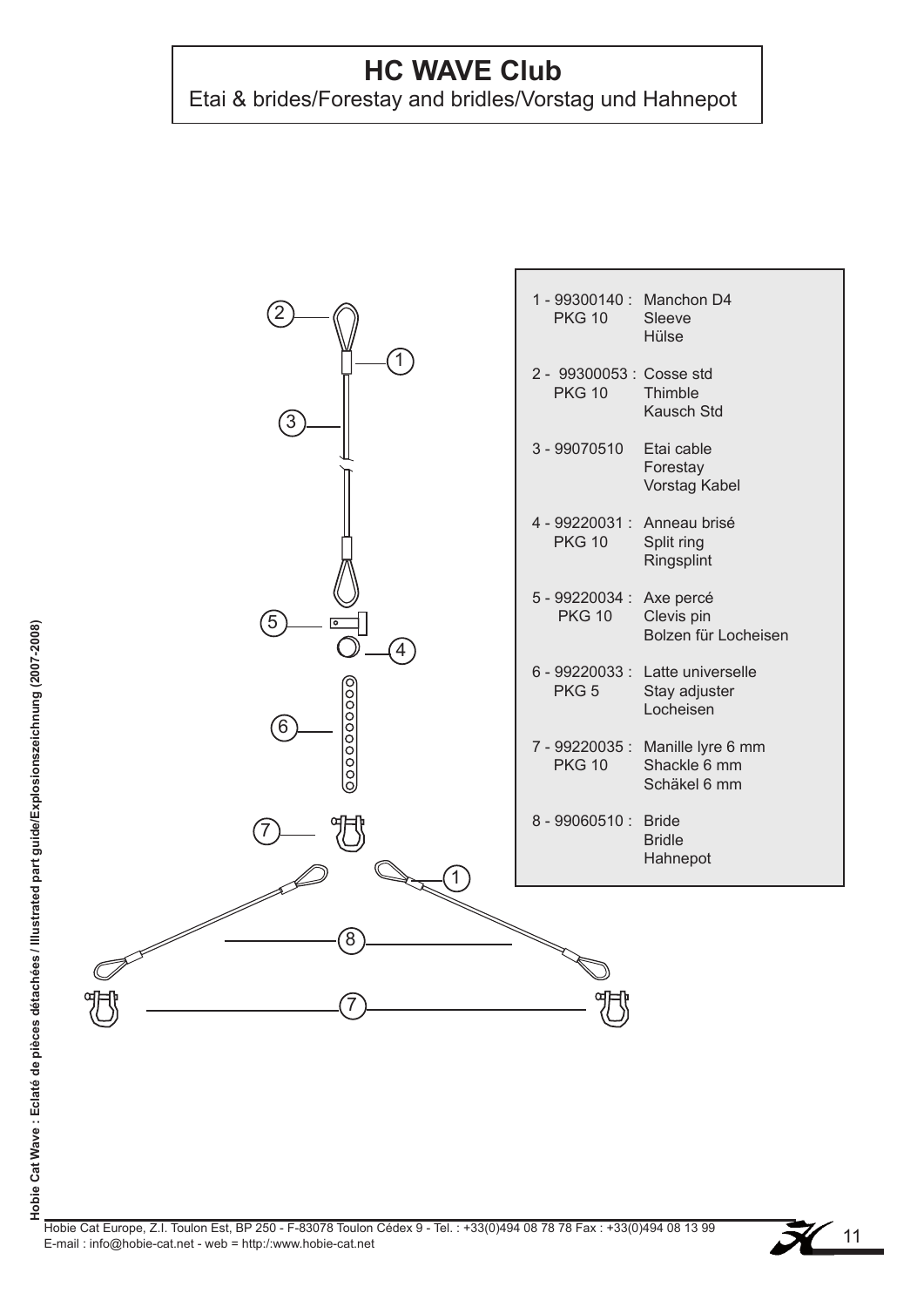Trampolin/Trampoline/Trampolin

**Avant/Front/Vorder**



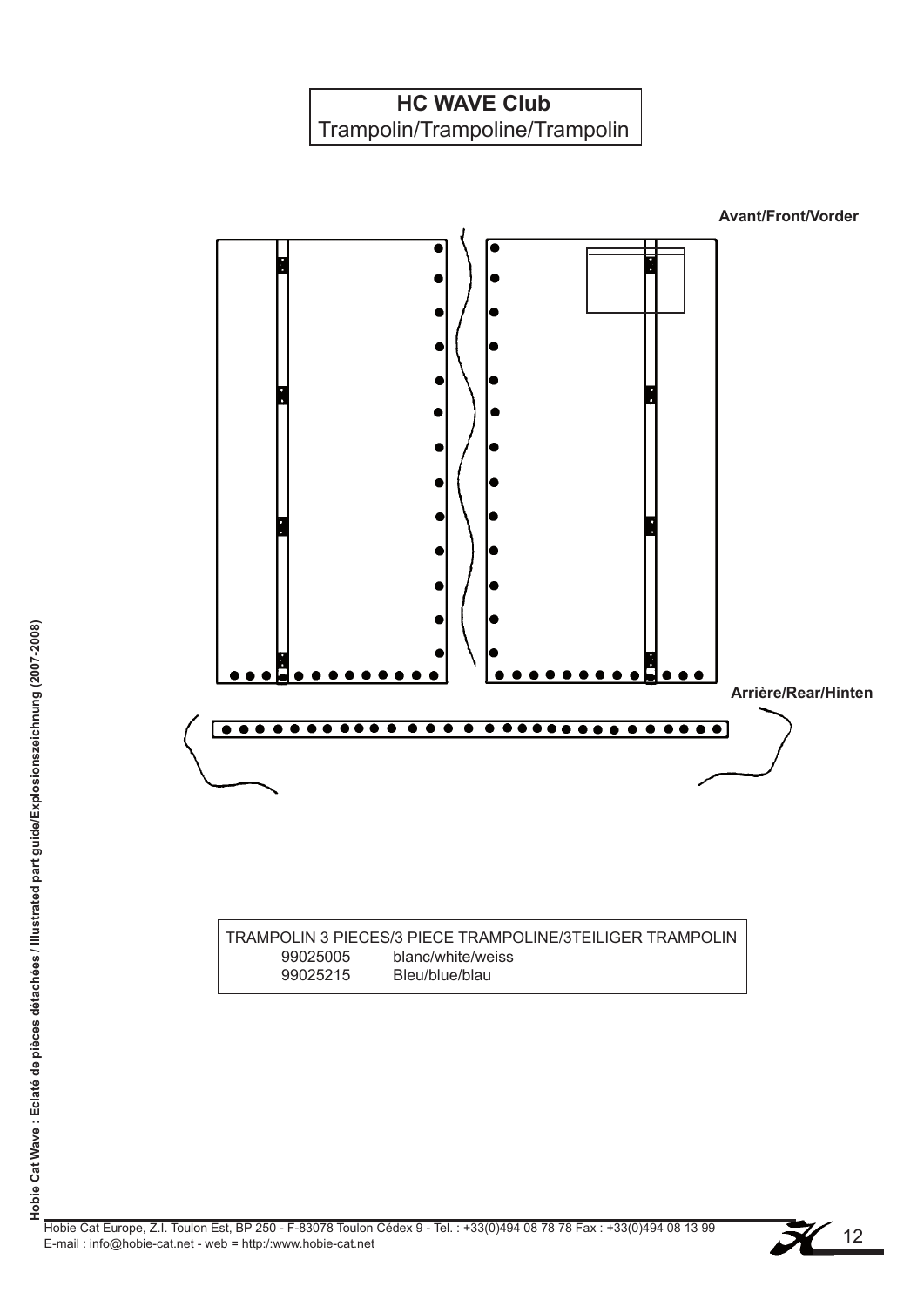Grand-voile/Main sail/Gross-Segel

| 16990001 | Grand-voile HC Wave blanche<br><b>HC Wave white mainsail</b>                       |
|----------|------------------------------------------------------------------------------------|
| 16990002 | HC Wave Großsegel weiß<br>Grand-voile HC Wave couleur<br>HC Wave coloured mainsail |
| 99034010 | <b>HC Wave Großsegel farbig</b><br>Jeu de lattes HC Wave<br>HC Wave batten set     |
| 99070400 | <b>HC Wave - Lattensatz</b><br>Sac de cordage GV + trampolin                       |
|          | Rope bag mainsail and trampoline<br>Linetasche für Großsegel u. trampoline         |



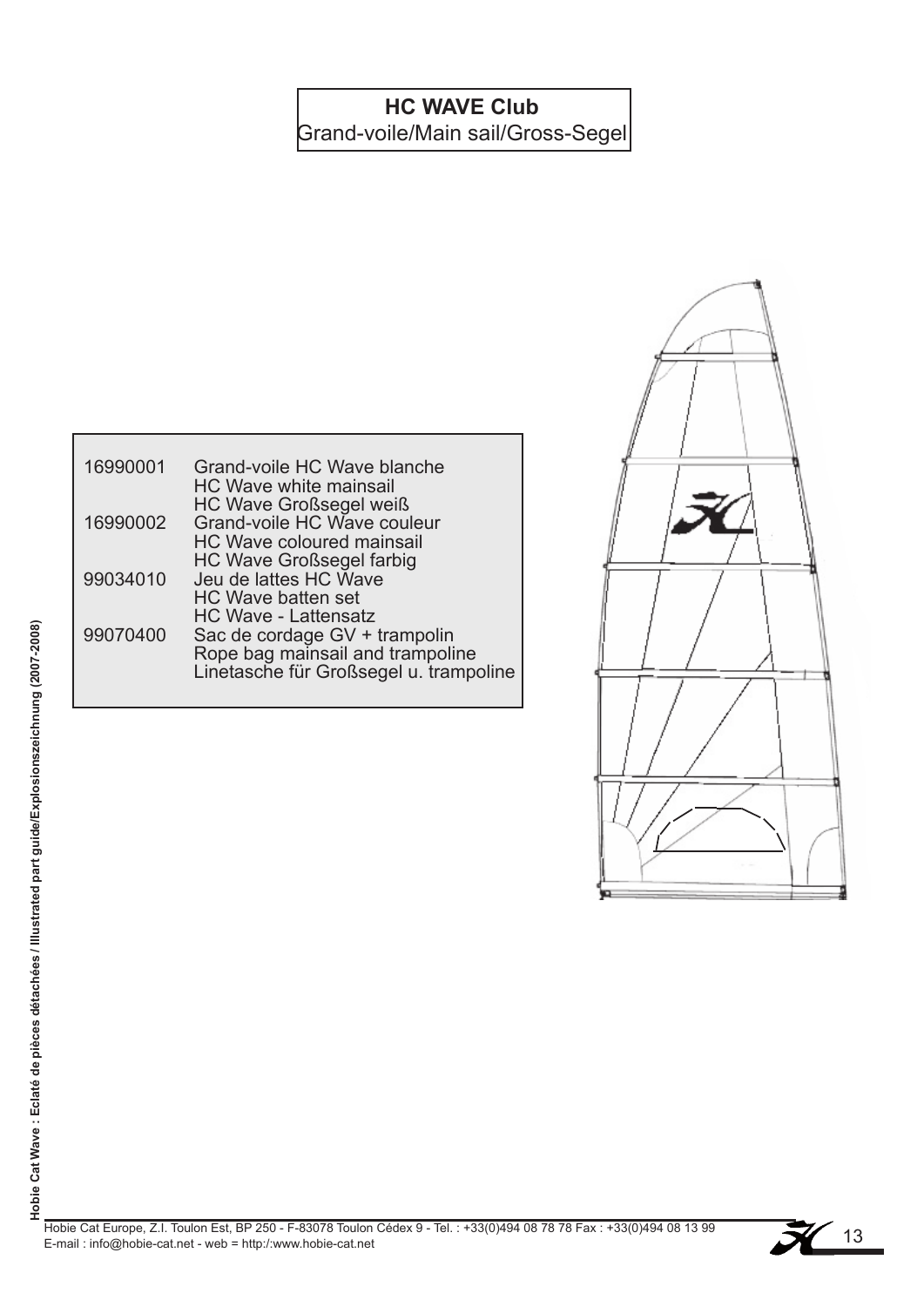Poulies/Main blocks/Blöcke